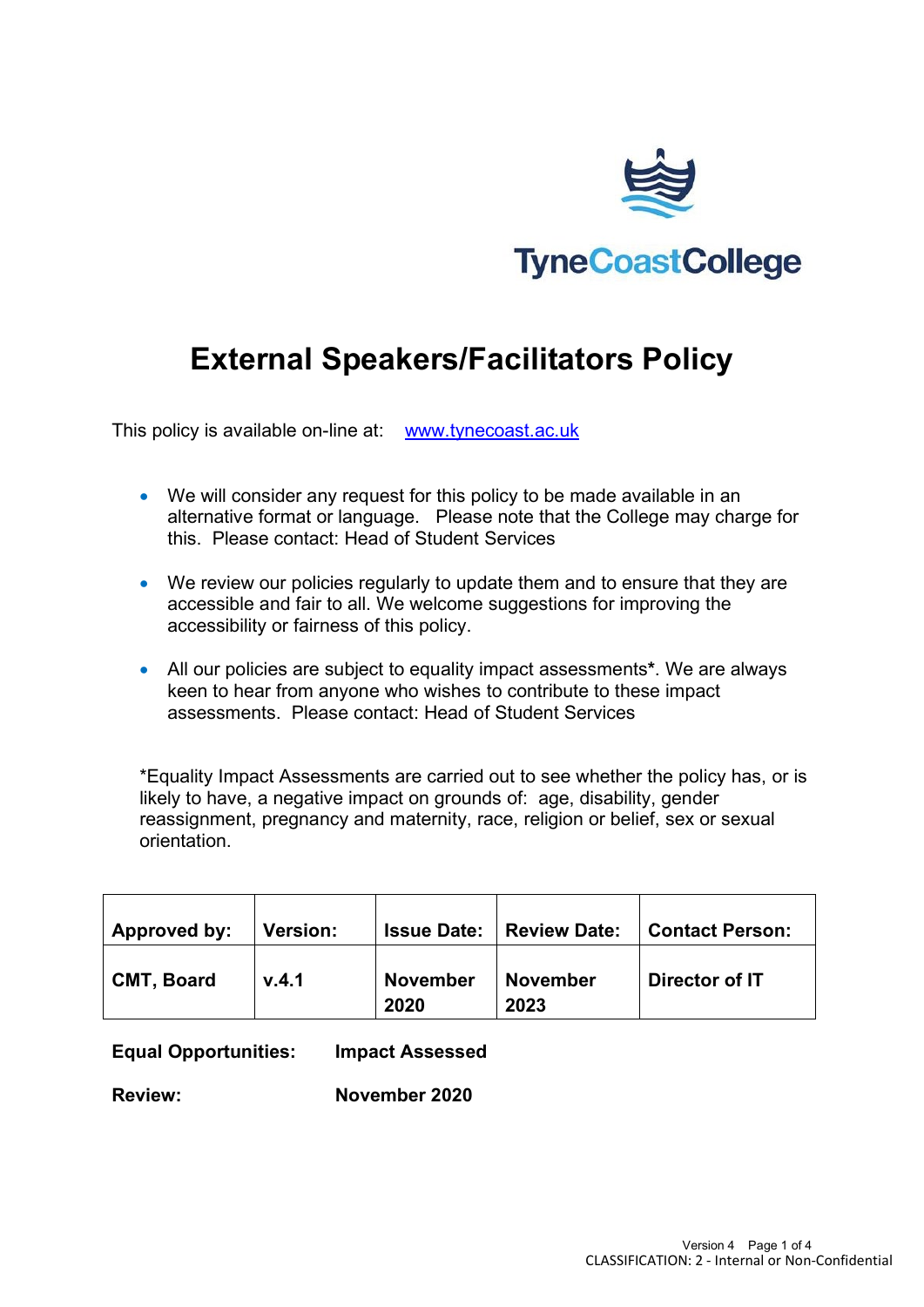## **External Speakers/Facilitators policy**

#### **1 Policy Statement**

An external speaker or visitor is used to describe any individual or organisation not a student or staff member of Tyne Coast College or one of its contracted partners who has been invited to speak to students and/or staff. This includes any individual who is a student or staff member from another institution. It also includes the main contact from any external venue hire client who is paying to use College facilities.

An event is any event, presentation, visit, activity or initiative organised by a student group/society, individual or staff member that is being held on the Tyne Coast College's premises or where Tyne Coast College is being represented by a stand on non-College premises e.g. at an exhibition, school event or fair. It also includes events where external speakers are streamed live into an event or a pre-recorded film is shown. It also includes activity being held on Tyne Coast College's premises organised by external venue hire clients

#### **2 Scope**

2.1 Freedom of expression and speech are basic human rights and are protected by law. Open debate is central to the culture of academic freedom, the development of student's ideas and understanding. However, student safety and welfare is at the heart of Tyne Coast College's policies and practices and the freedom to express views needs to be considered alongside our existing safeguarding policies and procedures and the level of risk assessed and where possible reduced.

#### **3 Legislation**

3.1 This policy complements the college approach to the Equality Act 2010, the Terrorism Act 2000, and the Counter-Terrorism and Security Bill 2015

#### **4 Responsibilities**

The Director of IT has responsibility for the implementation of the policy.

#### **5 Actions to Implement Policy**

5.1 Not all external speakers or facilitators utilised by the college will be DBS checked. When an external speaker or facilitator is present with a group of students then a member of Tyne Coast College staff must stay in the room/area of the activity to oversee and ensure appropriate safeguarding of the learners. Any violation of this requirement will be dealt with under the staff disciplinary procedure.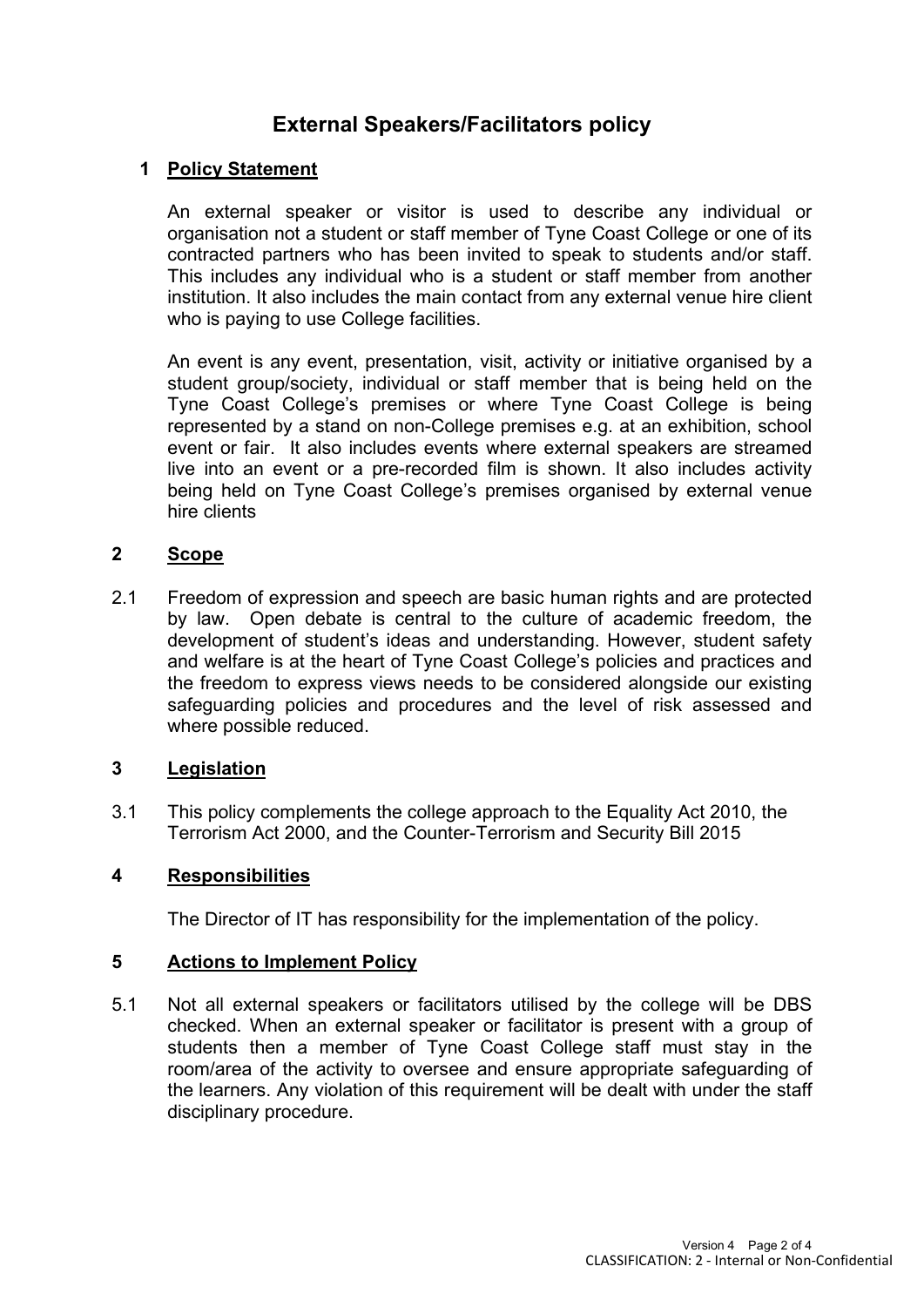- 5.2 The member of staff overseeing the activity will ensure that the speaker/facilitator does not use the session to:
	- Incite hatred, violence or call for leaners to break the law
	- Encourage, glorify or promote any acts of terrorism including individuals, groups or organisations that support such acts
	- They must not spread hatred and intolerance in the community and thus aid in disrupting social and community harmony
	- Within a framework of positive debate not insult other faiths or beliefs
	- Raise or gather funds for any external organisation or cause without written permission.

If any of the above events occur then the concern should be raised as a safeguarding concern as per the college's safeguarding procedures and policy.

5.3 The individual or group organising an external speaker must complete the External Speakers Vetting Form. If there is any doubt about the suitability of a speaker, then the final decision regarding suitability should be referred to the College Management Team (CMT)

Examples of doubt could be (but are not restricted to) the following:-

- any person or group on/or linked to the UK Government list of proscribed terror organisations [https://www.gov.uk/government/publications/proscribed-terror-groups](https://www.gov.uk/government/publications/proscribed-terror-groups-or-organisations--2)[or-organisations--2](https://www.gov.uk/government/publications/proscribed-terror-groups-or-organisations--2) ;
- talks by organisations generally considered to be extremist;
- a speaker who is known to have spoken previously at another institution on a topic that has caused fear or intimidation of students or staff;
- a speaker accepted in mainstream as being highly controversial;
- a link or links to any person or group that has been connected with any controversy of a negative or positive nature;
- a speaker who has significant profile and attracts a following that could create crowd control and health and safety issues;
- a speaker from a political party during an election purdah.
- 5.4 Tyne Coast College CMT reserves the right to cancel or prohibit any event on its premises.

### **6 Monitoring & Evaluation**

6.1 Concerns in relation to radicalisation on college premises will be monitored, raised and dealt with as part of the college's safeguarding procedures and reported to Chanel Police Officers by safeguarding leads.